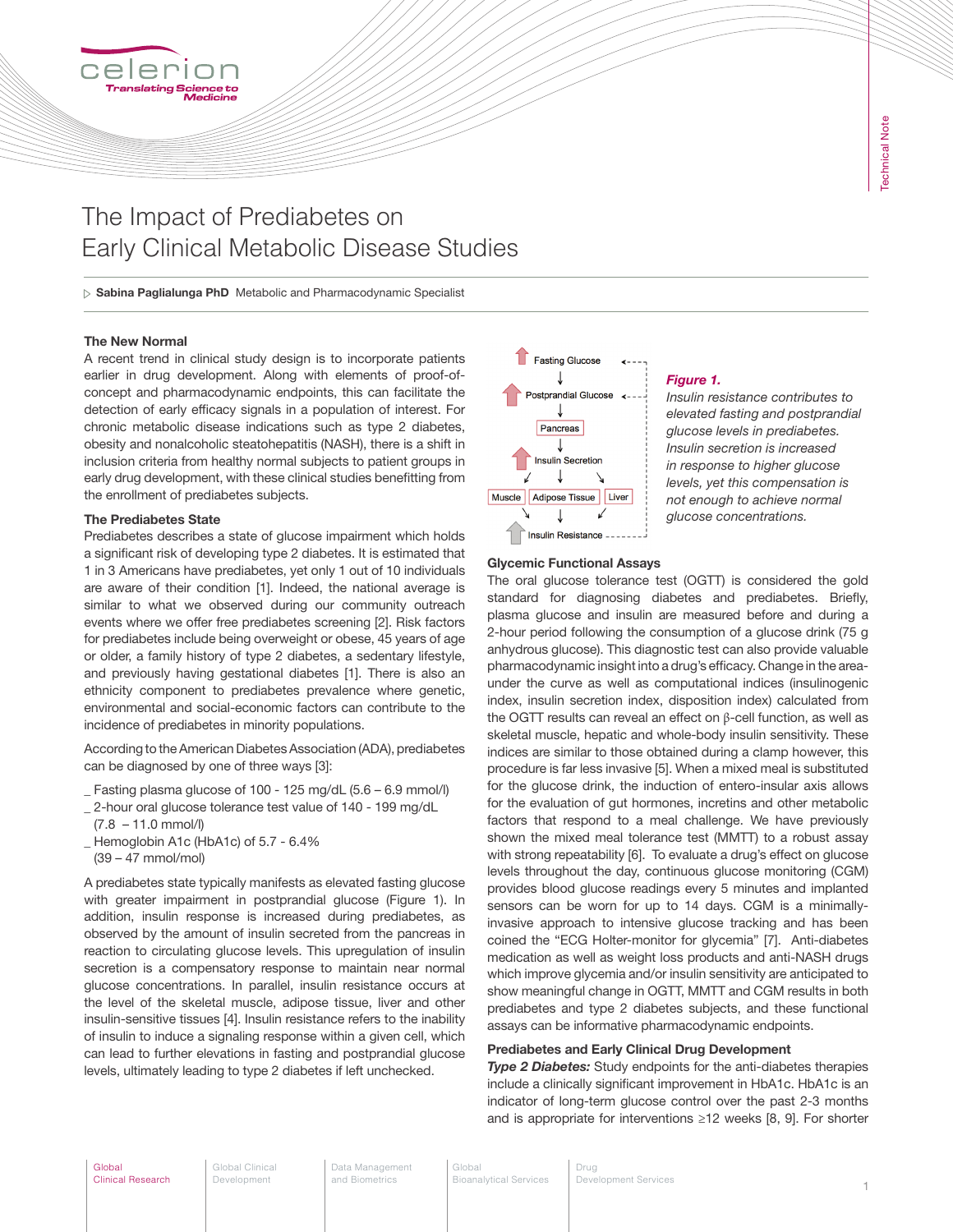studies, endpoints may include a change in glycated fructosamine, fasting plasma glucose, postprandial glucose or 24-hour mean weighted glucose. A major safety concern with diabetes patients during a clinical study is the risk of glucose excursion. To this end, all cases of hyperglycemia and hypoglycemia must be documented, and rescue thresholds as well as glycemic-specific stopping rules ought to be outlined in the study protocol [8, 9]. Diabetes patients may be especially vulnerable during placebo-controlled studies, monotherapy studies or during washout periods. Since prediabetes subjects maintain a degree of glucose control, they are less likely to experience severe glucose excursions than type 2 diabetes subjects. Therefore, the enrollment of prediabetes subjects in a clinical study with a glucose lowering agent is one strategy to mitigate glycemic risk while gaining valuable information on dose ranges and drug efficacy.

celer

*Weight Management:* Obesity is defined as body mass index (BMI) value of  $≥30$  kg/m<sup>2</sup> and is associated with excess fat mass. It has been shown that depot-specificity plays an important role in the development of chronic metabolic diseases, where accumulation of belly fat (visceral adipose tissue) is associated with a low-grade chronic state of inflammation and is an underlying risk factor for metabolic syndrome, type 2 diabetes and NASH [10]. Weight loss can be a mechanism for type 2 diabetes treatment [8] or an indication on its own [11]. For efficacy studies, weight management inclusion criteria should consist of subjects with a BMI ≥30 kg/m<sup>2</sup> or ≥27 kg/m<sup>2</sup> if accompanied by comorbidities such as type 2 diabetes, hypertension, dyslipidemia, sleep apnea and/or cardiovascular disease. In addition, before commencing late phase studies, dose-response profiles and pharmacokinetic properties must be well described in subjects with a range of BMIs since adiposity may influence drug disposition [11]. This population of overweight/obese but otherwise healthy subjects will likely fall within the prediabetes classification since an estimated 80% of subjects with glucose impairment are overweight or obese [12].

*Nonalcoholic Steatohepatitis:* NASH can lead to liver cirrhosis, end-stage liver failure and even hepatocellular carcinoma. Liver fat accumulation, inflammation and hepatic cellular injury are the hallmarks of steatohepatitis [13]. NASH is recognized as the second leading indication for liver transplant [14]. There is no FDA-approved treatment for NASH and no guidelines regarding this indication have been released by regulatory agencies [15]. Current Phase III endpoints include the histological assessment of steatohepatitis resolution without worsening of fibrosis and an improvement of fibrosis stage with no worsening in steatohepatitis. For early clinical studies, endpoints include a change in liver fat content and reduction of hepatic inflammation. These measurements can be determined by imaging techniques like magnetic resonances imaging (MRI) and elastography (MRE) or velocity-controlled transient elastography (VCTE). While obese subjects may display a fatty liver only, prediabetes subjects are more likely to possess inflammatory and fibrotic elements of the disease. Indeed, prediabetes was found to be independently associated with hepatic inflammation and fibrosis in NAFLD subjects [16]. In addition, these imaging modalities are sensitive to body habitus; VCTE is influenced by skin to (liver) capsule distance [17] and morbidly obese subjects may not conform to MRI and MRE instrument specifications [18], therefore for technical reasons a (overweight) prediabetes cohort may be more apt for early NASH studies.

### Is Prediabetes an Indication?

Currently, diet and exercise are recommended for the treatment of prediabetes. However, Standards of Care indicate that some prediabetes patients may benefit from off-label use of metformin [19], the first-in-therapy anti-diabetes medication. Furthermore, pharmaceutical developers of other diabetes drug classes are examining long-term outcome data in order to support the use of their therapies in the prevention or delay of type 2 diabetes. The European Medicine Agency (EMA) recognizes that this a challenging undertaking due to the long progression of the disease, and therefore released a concept paper in 2016 to address the ongoing need for diabetes prevention [20]. This may result in a change to current guidelines to accelerate the approval process for prediabetes labelling.

## **Summary**

In early clinical drug development, prediabetes subject enrollment holds a number of advantages over type 2 diabetes patients. Opposed to full-blown type 2 diabetes patients, prediabetes subjects tend to have normal ECG and clinical lab values. Furthermore, type 2 diabetes subjects often express an unwillingness to be on additional medication or have concerns over losing glycemic control while taking an investigation product [21, 22]. On the other hand, prediabetes subjects are typically drug naïve or on minimal medications, and this may be advantageous for Phase I studies where concomitant medication is usually exclusionary. Moreover, prediabetes subjects are characterized as insulin resistant, yet they maintain a degree of β-cell function with adequate insulin secretion from the pancreas. This is an important consideration during dose escalation studies for glucose-lowering agents. In addition, signals of improved insulin sensitivity through OGTT, MMTT or CGM can be obtained in prediabetes subjects just as there are in type 2 diabetes subjects. In summary, prediabetes subject enrollment in early clinical studies for chronic metabolic diseases offers an opportunity to examine pharmacodynamic endpoints in a population of interest while minimizing safety concerns typically observed with diabetes patient studies.

*Celerion is committed to raising prediabetes awareness and offers free HbA1c screening during community outreach events and in our clinics. Through this initiative, we provide vital education on prediabetes risk and offer ADA resources on diabetes prevention.*

Questions? Contact Sabina Paglialunga at: sabina.paglialunga@celerion.com

Global Clinical Development

Data Management and Biometrics

Global Bioanalytical Services